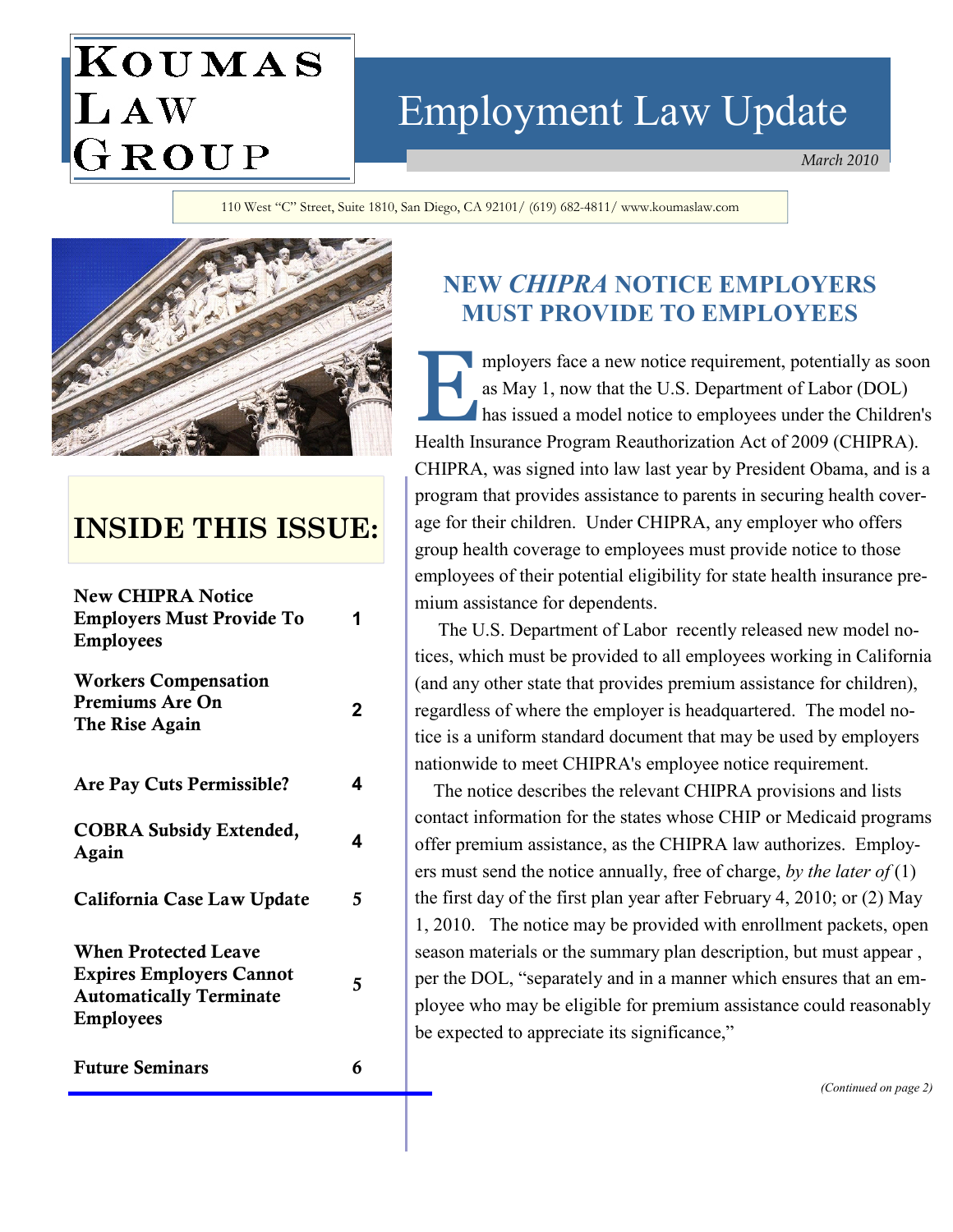#### (Continued from page 1)

Employers that fail to provide the required notice are subject to civil penalties of up to \$100 per day per employee. The model notice is available on DOL's Web site in both Word and pdf format.

> **PRACTICE TIP:** Even though an employer may be located in state that does not provide premium assistance, such employer must still provide the notice to any employees who reside in states that do. Therefore, an employer should notify all its employees since that is easier than differentiating them by state of residence. A copy of the model CHIPRA notice is available on the firm's website at www.koumaslaw.com.

# WORKERS COMPENSATION PREMIUMS ARE ON THE RISE AGAIN

espite the budgetary issues, the state has restored programs designed to facilitate the courts' ability to adjudicate workers' comp claims quickly a to improve the overall efficiency of the state's workers' comp system. facilitate the courts' ability to adjudicate workers' comp claims quickly and to improve the overall efficiency of the state's workers' comp system. The California Legislature has authorized a temporary workers' compensation premium

assessment (WCPA) to offset Department of Industrial Relations funding cuts. Legislation in 2009 also created the Labor Enforcement and Compliance Fund (LECF) to provide a stable funding source for the DLSE. The temporary premium assessment seeks to stabilize funding for the Division of Workers' Compensation (DWC), the Division of Occupational Safety and Health, and the Division of Labor Standards Enforcement, which enforces the legal requirement for employers to carry workers' comp insurance.

#### Q. What is the WCPA?

A. The WCPA is a shift in funding designed by the Legislature to address current budgetary conditions and stabilize funding for the Department of Industrial Relations (DIR) operations, which includes the Divisions of Workers' Compensation, Occupational Safety and Health and Labor Standards Enforcement.

#### Q. Are other divisions also affected by this new funding shift?

A. Yes, approximately 70 percent of the Division of Labor Standards Enforcement (DLSE) budget will also be provided by the assessments in the 2010/11 fiscal year. The remaining 30 percent of the DLSE budget will be covered by licensing fess and penalty assessments. As it is for DOSH, the DLSE assess-

(Continued on page 3)

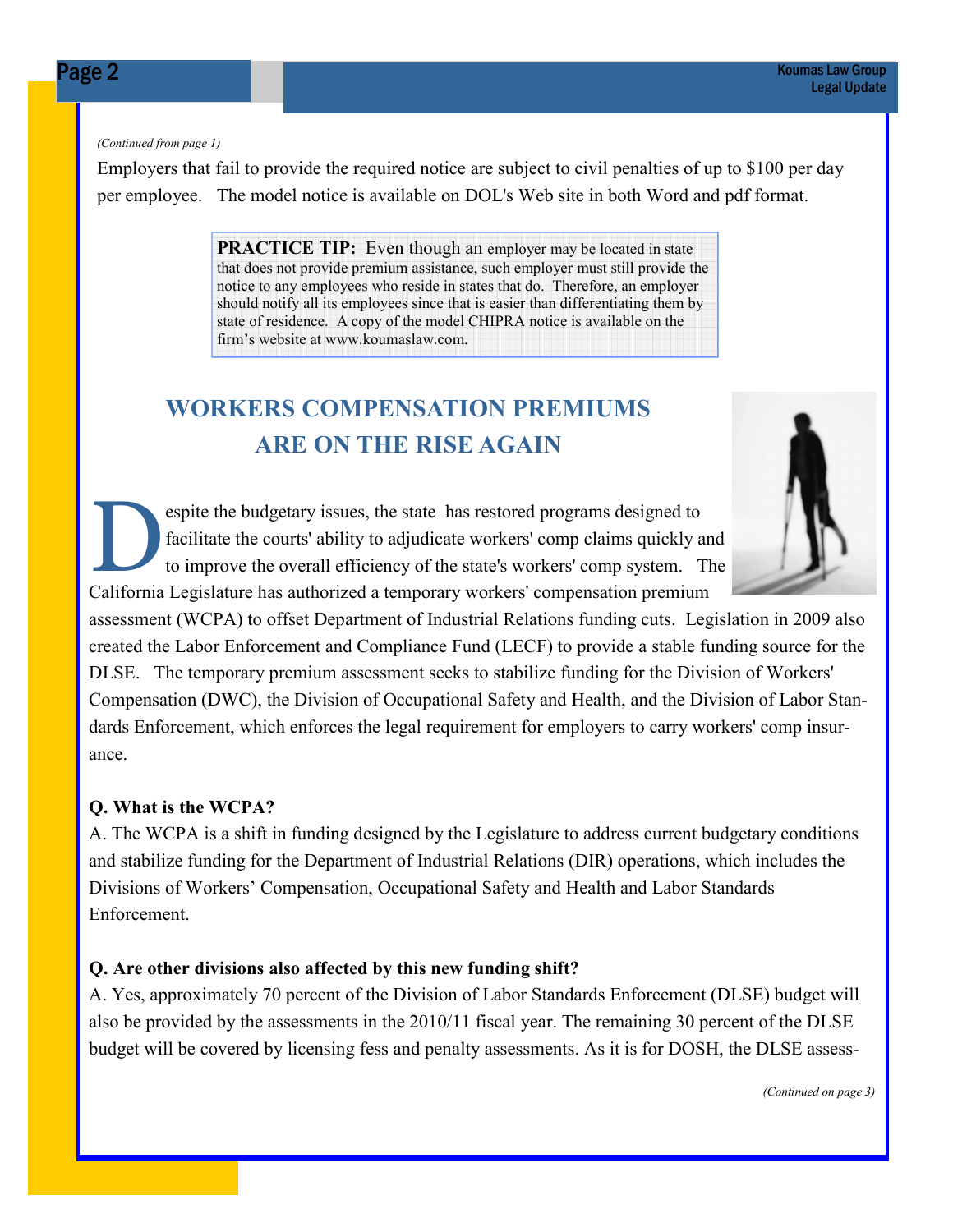ments are capped at \$37 million. (Continued from page 2)

### Q. What do the assessments actually pay for?

A. While the new funding is designed to bring stability to DOSH and DLSE operations, it also guarantees the services they provide and continues their efforts to create a better business environment for legitimate employers in California by removing unfair competition.

#### Q. Where does the WCPA money come from?

A. The WCPA collects fees from employer paid premiums assessed by insurance companies, and from self-insured employers based on paid indemnity.

#### Q. How long will the assessments be used to provide DIR and division funding?

A. The assessments will be in effect until 2013 when the Legislature will review the funding process to determine if the assessments should continue at their current level or if they will sunset—be removed from the budget.

#### Q. What benefit is that to employers?

A. Unstable budgets can erode the effectiveness of the services DOSH and DLSE provide which benefit all employers including:

- Enforcement of programs to eliminate the underground economy
- Labor law enforcement activities to ensure a more competitive business environment by pursing employers who break employment laws
- Pursuing uninsured employers who fail to carry workers' compensation coverage for their workforce
- Ensuring workplace safety
- Providing compliance assistance to employers who are striving to increase safety on their jobsites
- Decreasing injuries, illnesses and fatalities at jobsites across the state

 The CA Division of Workers' Compensation (DWC) has posted the fiscal year 2009-2010 assessment rates for the Workers' Compensation Administration Revolving Fund (WCARF) and other funds on its Web site. Insurers must pay the funding due to the state for policy holders and recover those funds from policy holders through workers' compensation policy surcharges and assessments.

 The division mailed letters and invoices to insurers and self-insured employers, showing the share of the assessments and surcharges due. Insurers or self-insured employers with questions should call DWC Staff Services Manager Amadeo Urbano at (510) 286-7083 or DWC Analyst Naomi Carter at (510) 286-7087 for more information.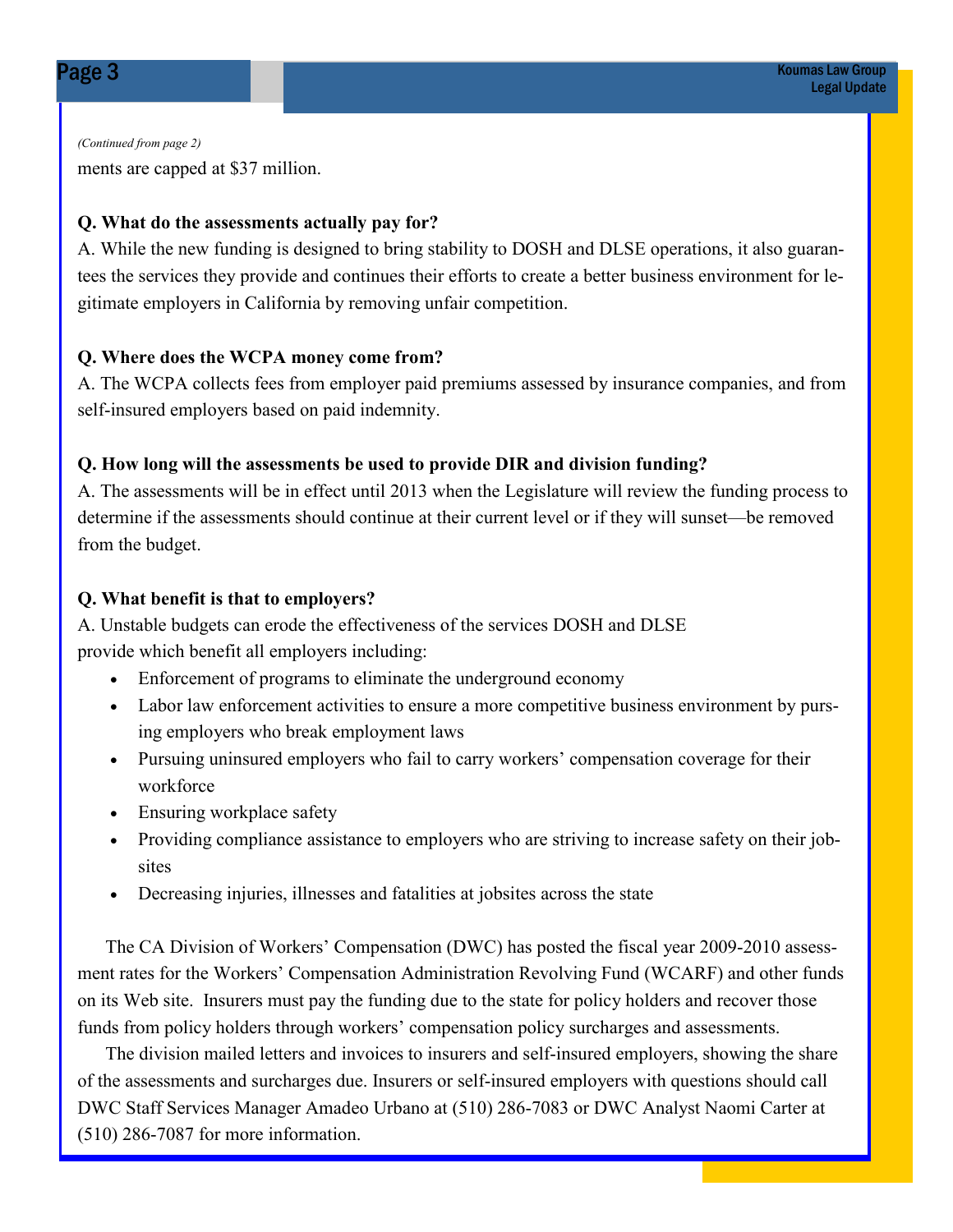# ARE PAY CUTS PERMISSIBLE?

HEREVERS 2002 1222. organizations, the employer should ask itself the following questions before taking any action:

- Do any of the affected employees have written contracts that specify what they will earn? (This would include collective bargaining agreements.) If so, then the written contract will need to be renegotiated on an individual basis, taking into consideration the other terms of the contract;
- Do any of the affected employees currently have outstanding complaints related to discrimination, harassment, retaliation, or workers compensation, or have any of them complained to a government official or agency about improper conduct on the part of the organization? If so, make sure to fully investigate and resolve those complaints before implementing any pay changes for those employees, and;
- Are any of the affected employees disabled or pregnant? If so, caution should be taken to make sure that any pay adjustments made for these individuals relate to their jobs in a neutral way, and do not take the disability or pregnancy status into account.

 Assuming that none of the affected employees have individual written contracts, are pregnant or disabled, and have no unresolved complaints, then an employer is free to modify pay ranges as needed or desired, provided that the new pay rate terms are presented to the employee *before* any time is worked to which the new pay rate applies. Downward pay rate changes may only be prospective. The employee is then free to accept the new terms and continue with the company, <u>or</u> reject the new terms and seek employment elsewhere.

> **PRACTICE TIP:** To guard against the possibility that a disgruntled employee will claim that a pay reduction was discriminatory or retaliatory, employers should carefully and clearly document the reasons underlying any changes to pay rates or pay ranges. This is especially true if the pay cuts have a disparate impact on any protected group, such as older workers.

# COBRA SUBSIDY EXTENDED, AGAIN

arch 2, 2010, the Senate approved the legislation, the Temporary Extension Act of 2010 (H. R. 4691), extending the deadline for COBRA continuation coverage subsidies, allowing workers who are involuntarily terminated in March to qualify for the program. President Obama has signed legislation. H.R. 4691 extends protections to workers who are involuntary terminated between September 1, 2008 and March 31, 2010, making them eligible for up to 15 months of 65% COBRA subsidies. See our firm's February legal update for more information on the law and prior extension.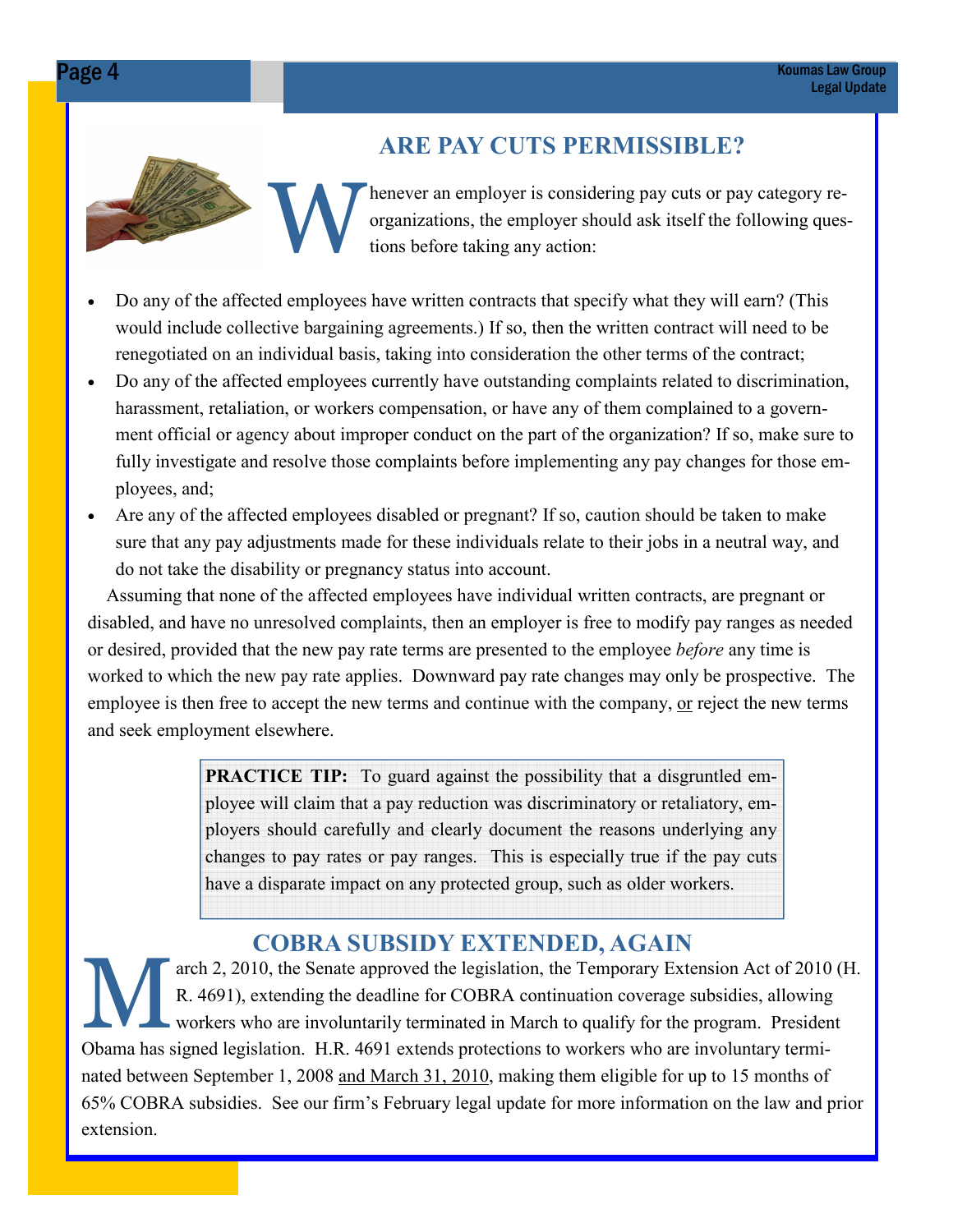# CALIFORNIA CASE LAW UPDATE

K in Care– Recently, the California Supreme Court resolved whether Labor Code § 233, which permits an employee to use up to one half of annual accrued paid sick leave to care for ill relatives/family members, applies to paid sick leave policies that provide for an uncapped



number of compensated days off. The Supreme Court concluded, contrary to the Court of Appeal, that Labor Code § 233 does *not* apply to paid sick leave policies that provide for an uncapped number of compensated days off.

Summary: Employees Kimberly McCarther and Juan Huerta brought a class action lawsuit against Pacific Bell and other affiliated companies. According to company policy, employees were entitled to receive pay for any days off due to their own illnesses or injuries, not to exceed 5 consecutive days in a 7-day period. Employees did not accrue paid sick leave in a bank, and there was no set cap as to the amount of sick leave that an employee could take. Employees were not permitted to use sick leave to care for an ill family member. At the same time, and despite being paid for sick days, employees were subject to progressive discipline for excessive absences, including absences taken due to illness or injury.

 The employees argued that the companies' sick leave and absenteeism policies violated the Kin-Care law. Disagreeing with the appellate court, the Supreme Court ruled that the KinCare law applies to sick leave plans only if the employee actually accrues a set amount of sick leave in a given period of time. When paid sick leave is offered on an as-needed basis, the employer is not required to allow employees to use that leave to care for family members, and accumulated employee absences can be



# WHEN PROTECTED LEAVE EXPIRES EMPLOYERS CANNOT AUTOMATICALLY TERMINATE EMPLOYEES

The federal Equal Employment Opportunity Commission (EEOC) recently reached a multimillion dollar class action settlement with Sears, Roebuck & Company. The EEOC sent a strong message to employers — You cannot just terminate employees who run out of leave without first exploring whether or not a reasonable accommodation can be provided.

 The settlement was the result of litigation against Sears for maintaining an inflexible policy that automatically terminated employees who ran out of workers' compensation and other leave benefits under the Family and Medical Leave Act and the company's leave benefits program. The agency asserted that Sears' automatic termination policy violated the federal Americans with Disabilities Act (ADA), which requires employers to engage in an interactive process to determine if disabled employees (including those with long-term workplace injuries) can be accommodated and returned to work.